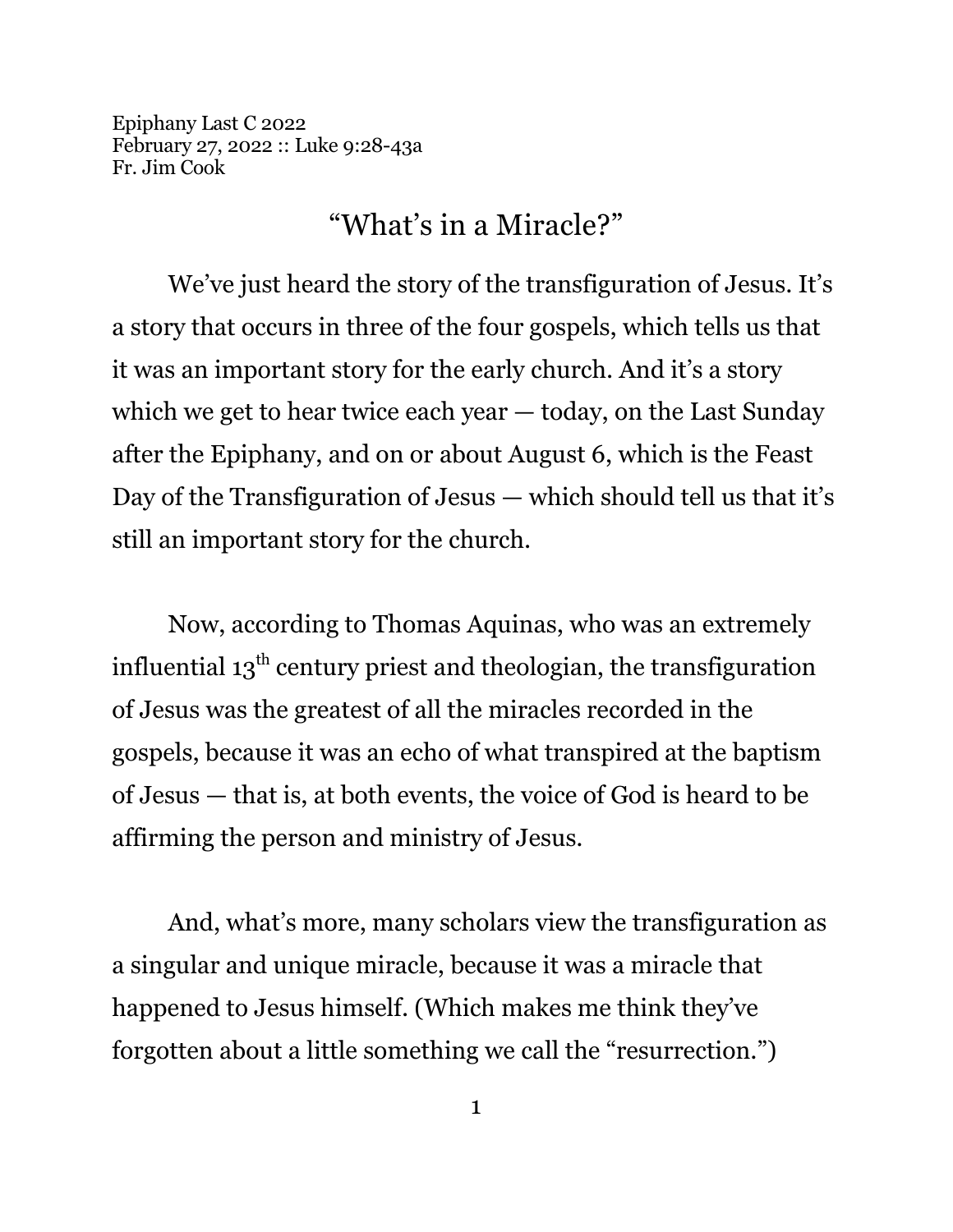So, and in other words, the transfiguration is kind of a big deal.

But to be completely honest, when people start talking about miracles, I start feeling uneasy. And it's not because I don't believe in miracles; I do. The problem is that our culture has taught us to look for a particular *type* of miracle. Here are a couple of brief examples of what I mean.

Many years ago, my brother lived in a Christian community. And he was told how, sometime before he joined, a member of that community was involved in a car accident and killed instantly. However, another member of that community just happened to have been at the scene; he prayed for the victim, who immediately came back to life. The community's verdict? It was a miracle.

When I was in seminary, I worked one summer as a student chaplain at an area hospital. One of the wards I was assigned to was the cardiac bypass intensive care unit. One afternoon a patient was brought into the ICU right from surgery, but the doctors and nurses were having difficulty getting the patient's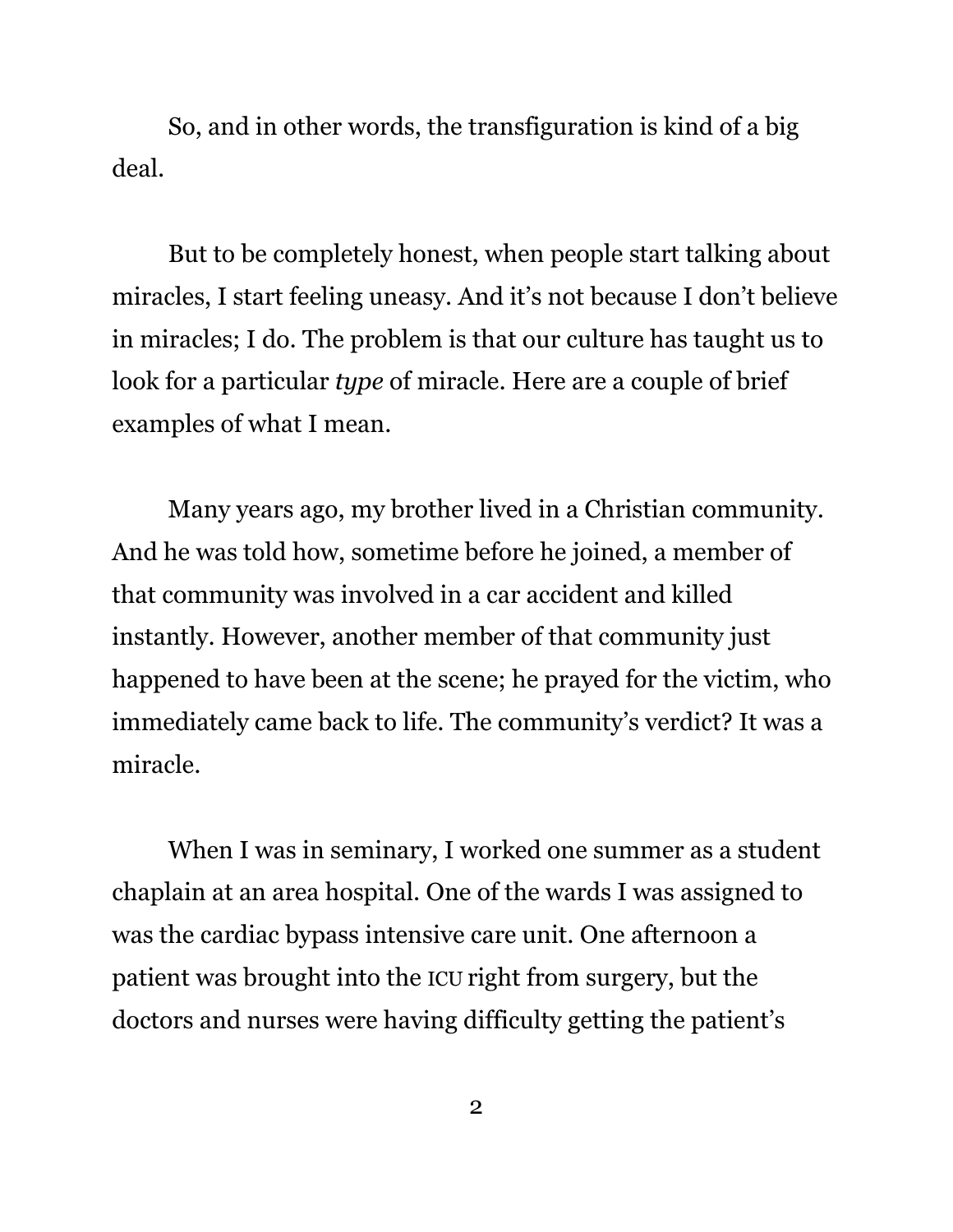heart to work on its own. After a while they gave up the effort, and brought in the family for a final farewell. I stood with the family, gathered around the man's bed, and we said a few prayers. Literally, a few seconds later, the heart began to work on its own. The family's verdict was that it was a miracle. The doctors weren't necessarily convinced it was a miracle, but they *did* joke about offering me office space nearby.

Now I can't explain exactly what happened in each situation. But having seen the movie *The Princess Bride*, I do know that there's a difference between someone who is "mostly dead" and someone who is "all dead." But the reason such stories make me uneasy is because, when we focus our attention on the spectacular miracle stories, that we hear about only every now and then, we become more or less blind to the more common and subtle miracles, that are taking place around us every day. And that can be a problem.

On the cover of our worship booklet, is a reproduction of a 16th century painting entitled *The Transfiguration*, by Raphael. It's a famous painting, it hangs in the Vatican museum, and it's  $huge - 9$  feet by 12 feet!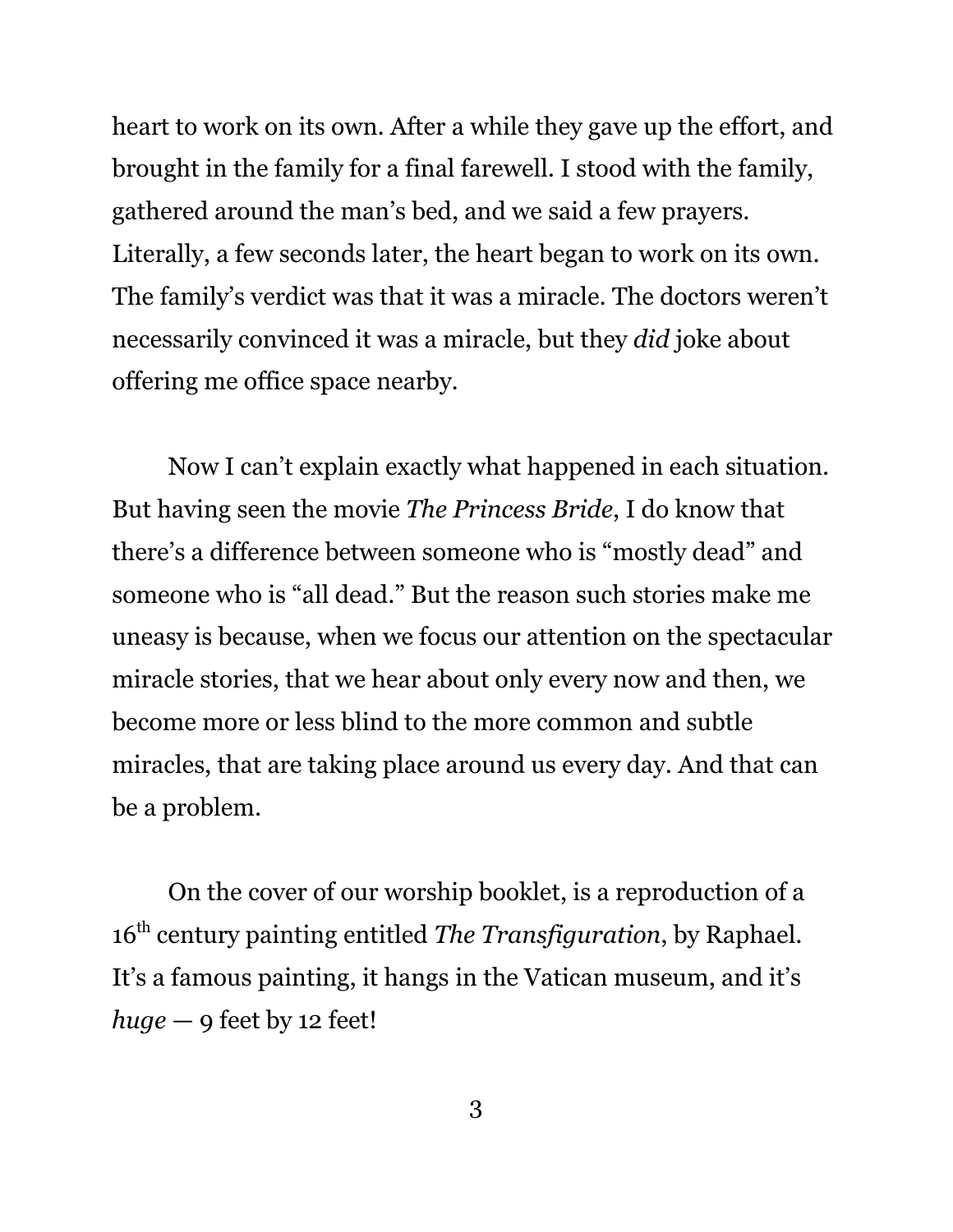In the top half of the painting, Jesus is going through his transfiguration, with Moses and Elijah floating on either side of him; and the three disciples are sleepily sprawled across the ground.

In the bottom half of the painting, the other disciples are trying — but failing — to heal a sick boy; something they've seen Jesus do many times. Now, where things start to get interesting, are the 2 men in the bottom half of the painting who are looking at the people around them, and pointing upwards towards Jesus; as if to say, "If you're looking for a miracle, you're looking in the wrong direction." So, let's look at the top half of the painting again and see what's the miracle these guys are pointing to.

If you recall from the gospel reading, Moses and Elijah are talking to Jesus about his "departure, which [Jesus] was about to accomplish at Jerusalem." Jesus' "departure" — in some translation it's described as his "exodus" — is another way of talking about his death. So, Moses, Elijah, and Jesus are talking about the fact that Jesus is going to die in Jerusalem. So, what happens next? Simply this: Jesus returns to his ministry, and he continues with his work.

4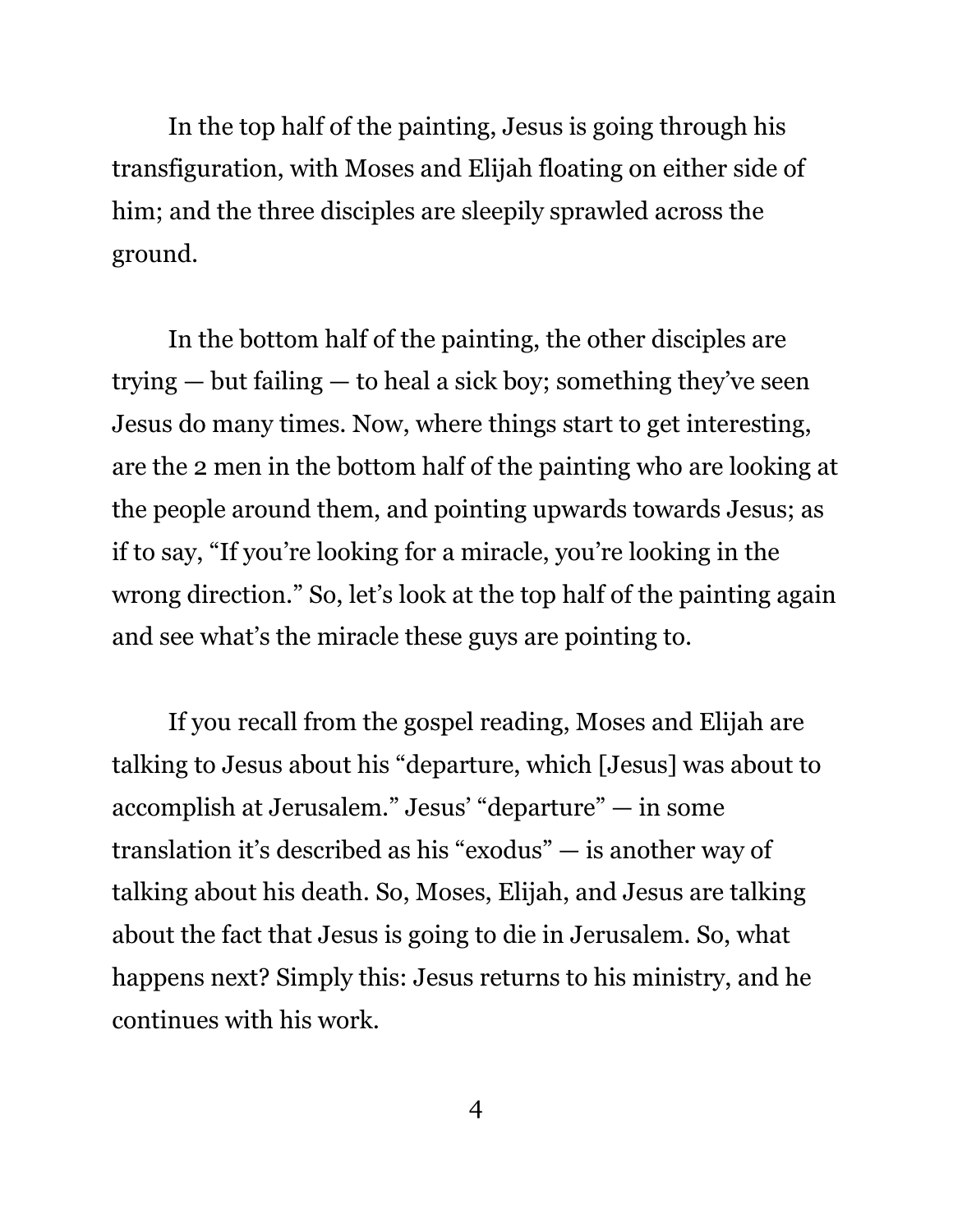St. Paul talks about this in his letter to the Romans, when he writes:

> "Very rarely will anyone die for a righteous man, though for a good man someone might possibly dare to die. But God demonstrates his own love for us in this: While we were still sinners, Christ died for us" (Romans 5:7-8, NIV).

Therefore, I would like to suggest that the *actual miracle* of the transfiguration is the fact that Jesus chooses to continue down the path of self-sacrifice for people who — to use St. Paul's words — are neither "righteous" nor even "good," but "sinners." In other words, the miracle of the transfiguration is that, even after receiving the news of his impending death, Jesus continues to think of the needs of others.

Several years ago, I was introduced to the story of Susie Mann. Though she was in her late 70s, she enjoyed things like white-water rafting, bungee-jumping, and swimming with the sharks.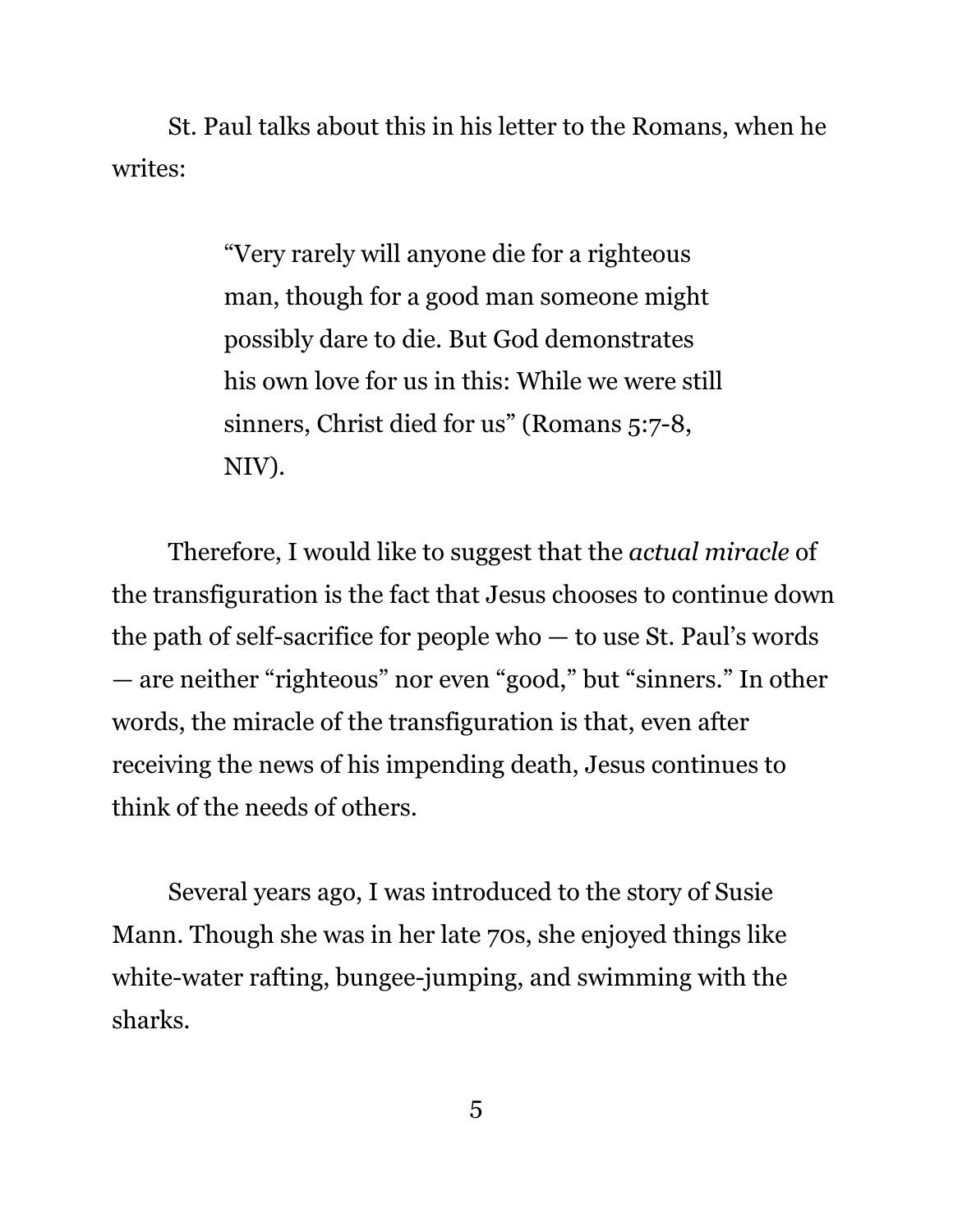One day her doctors told her that she had Stage-4 colon cancer, and had only 6 to 9 months to live. Her response was: "Oh, good, that'll give us time to do some things!" So, Susie immediately created a bucket list of adventures she wanted to have with her children and grandchildren. And during her final months they went hang-gliding, skydiving, they swam with the dolphins, and they explored the Grand Canyon in a helicopter.

For me, the story of Susie Mann is a bonafide miracle story. And it's the same miracle as was in the transfiguration. That is, a person learns they have only a short time to live, and rather than collapse into a heap of self-pity, instead they embrace life and use what time is left to do good, and help others.

Now, the Season of Lent is just about to start, and it's a time when we tend to be more introspective, more aware of the choices we make.

I'd like to suggest that we spend some time during Lent thinking about the story of the Transfiguration, and thinking about the story of Susie Mann. And while we're doing that, to be in the mind set of asking ourselves,

6